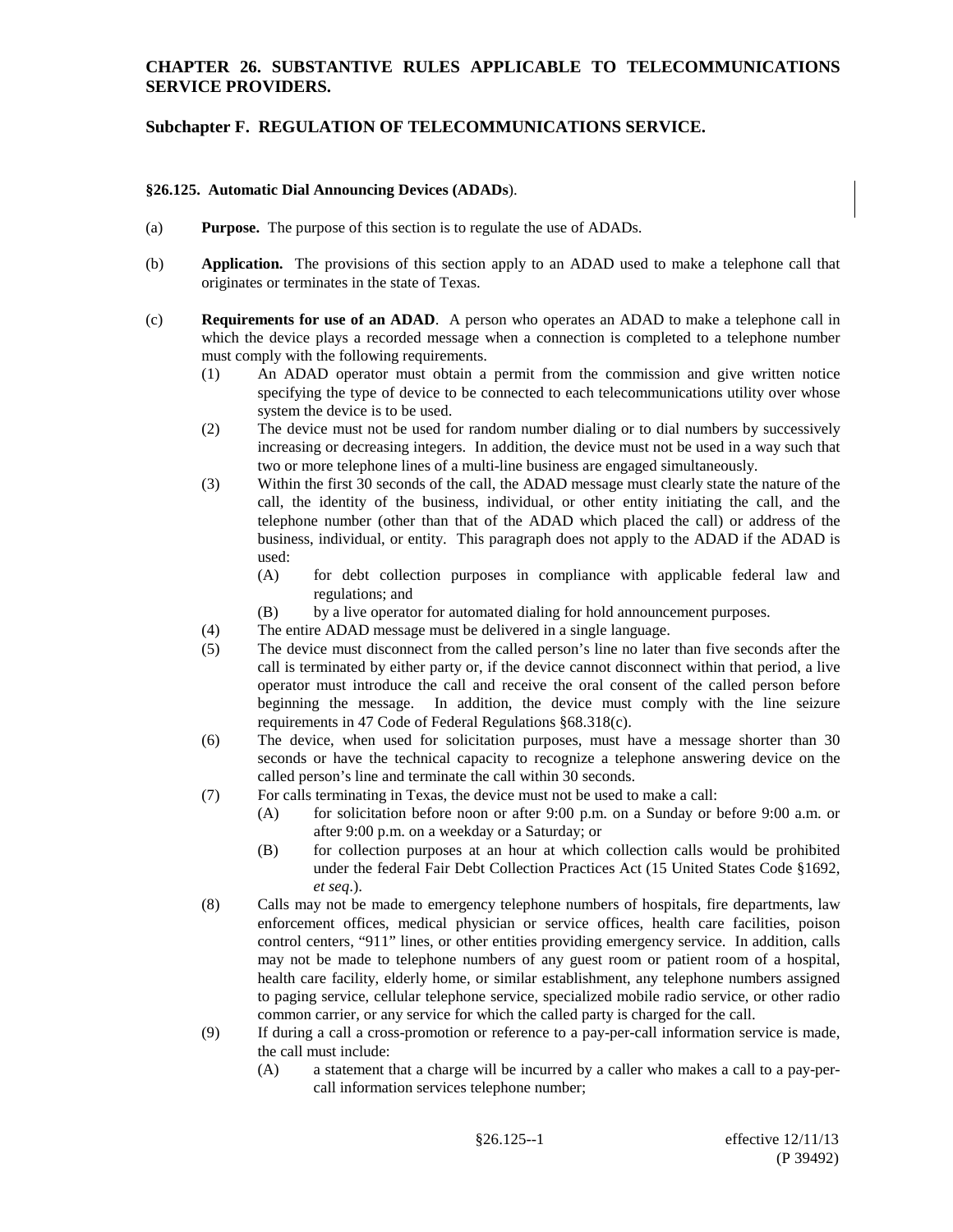# **Subchapter F. REGULATION OF TELECOMMUNICATIONS SERVICE.**

- (B) the amount of the flat-rate or cost-per-minute charge that will be incurred or the amount of both if both charges will be incurred; and
- (C) the estimated amount of time required to receive the entire information offered by the service during a call.

## (d) **Permit to operate an ADAD.**

- (1) An application for a permit to use one or more ADADs must be made using a form prescribed by the commission and must be accompanied by a fee of \$50. A permit is valid for one year after its date of issuance. An application for a renewal permit shall be filed using the form prescribed by the commission, accompanied by a fee of \$15, not less than 90 days prior to the expiration date of the current permit.
- (2) Each application for the issuance or renewal of a permit under this section must contain the telephone number of each ADAD that will be used and the physical address from which the ADAD will operate in the format required by the commission. If the telephone number of an ADAD or the physical address from which the ADAD operates changes, the owner or operator of the ADAD shall notify the commission by certified mail in the required format of each new number or address not later than the 48th hour before the hour at which the ADAD will begin operating with the new telephone number or at the new address. If the owner or operator of an ADAD fails to notify the commission as required by this subsection within the period prescribed by this subsection, the permit is automatically invalid.
- (3) In determining if a permit should be issued or renewed, the commission will consider the compliance record of the owner or operator of the ADAD. The commission may deny an application for the issuance or renewal of a permit because of the applicant's compliance record.
- (4) A local exchange company (LEC) may obtain, on request to the commission, a copy of a permit issued under this section and of any changes relating to the permit.
- (5) The commission may revoke a permit to operate an ADAD for failure to comply with this section.
- (e) **Exceptions**. This section does not apply to the use of an ADAD to make a telephone call:
	- (1) relating to an emergency or a public service under a program developed or approved by the emergency management coordinator of the county in which the call was received;
	- (2) made by a public or private primary or secondary school system to locate or account for a truant student;
	- (3) made by a municipality or a person calling on behalf of a municipality to deliver information to citizens of the municipality regarding public health, safety, or welfare issues; or
	- (4) made by an organization to a member of the organization.

### (f) **Complaints, investigation, and enforcement.**

- (1) If the commission determines that a person has violated the requirements of this section, the telecommunications utility providing service to the user of the ADAD shall comply with a commission order to disconnect service to the person. The telecommunications utility may reconnect service to the person only on a determination by the commission that the person will comply with this section. The telecommunications utility shall give notice to the person using the ADAD of the telecommunications utility's intent to disconnect service not later than the third day before the date of the disconnection, except that if the ADAD is causing network congestion or blockage, the notice may be given on the day before the date of disconnection.
- (2) A telecommunications utility may, without an order by the commission or a court, disconnect or refuse to connect service to a person using or intending to use an ADAD if the